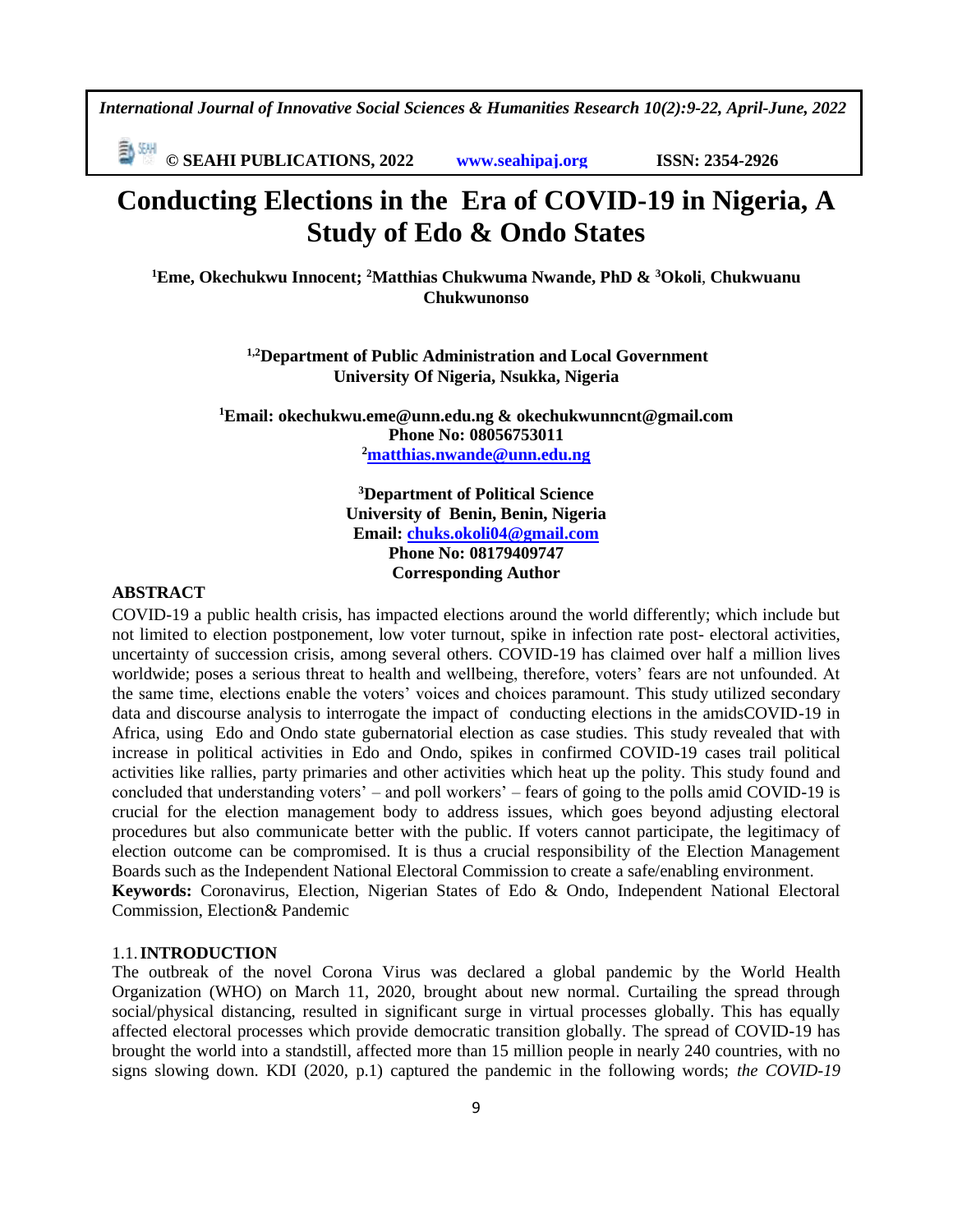*pandemic is not only a health and economic emergency; it is also a crisis for democracy, human rights, and governance that could undermine or collapse fragile democracies".* A look into the corridor of global democracy through electoral management bodies and news media shows that many elections have been postponed due to the outbreak of COVID-19. Not only has it led to far-reaching disruptions in the political and electoral system, it has also specifically led to the postponement of elections and created uncertainties about scheduled ones. Between February 21<sup>st</sup> and July 15<sup>th</sup>, at least 67 countries and territories across the globe have postponed national and subnational elections due to COVID-19. On the other hand, at least 48 countries and territories have and will hold national and subnational elections irrespective of the global pandemic. 2020 election span countries across the following continents; Africa, Americas, Asia, Europe, and Oceania (Asplund, Bicu and Masso 2020). The year 2020 is supposed to be a significant year for Africa given that 20 countries within the continent were scheduled to hold elections and  $\frac{1}{2}$ . at various level (National, sub-national and state level), however, the nature in which COVID-19 spreads across Africa might disrupt electoral schedules (Schultes 2020). Globally and particularly in Africa, COVID-19 poses a litmus test of democracy particularly for countries with low testing rates and poor amenities to combat the spread of the deadly virus. Election process remains one of the pivotal principles for preserving democracy and therefore key to curbing succession crisis globally, particularly in Africa with weak institutions and strong men. The electoral process in Africa has been chequered with violence, rigging, low voter turnout, etc. In Nigeria, gubernatorial election will hold in Edo and Ondo state amid COVID-19 pandemic in pursuant to section  $178(2)$  which states that "the office of the Governor shall be  $\sim$ conducted not earlier than 150 days and not lesser than 30 days to the expiration of the tenure of the last holder of the office", which implies that since the incumbent Edo state Governor was sworn in on the  $11<sup>th</sup>$ of November, election must hold on or before October 13th 2020 (Asadu 2020)

Out of 11 African countries due for election in 2020, 5 countries (Benin, Burundi, Malawi, Mali, and  $\overline{G}$ Guinea) have conducted their election irrespective of the pandemic, 4 countries (Ethiopia, Nigeria, Liberia, and Tunisia) scheduled electoral process to hold later in 2020, while 1 (Uganda) postponed her election to early 2021.Nigeria is one of the 48 countries and territories globally and one of the 5 countries in Africa scheduled to hold elections later in 2020; with no end in view to the spread of the deadly virus,  $\frac{1}{2}$ . will Nigeria risk the health and wellbeing of her citizens or adopt virtual voting without compromising the legitimacy and credibility of the electoral process in the upcoming gubernatorial elections in Edo and Ondo state, as well as, Bye elections scheduled to hold before the end of 2020? There is a crux between two extremes; public safety and upholding the tenets of democracy. Prof Mahmood Yakubu -the Independent National Electoral Commission (INEC) chairman in a webinar organized by Center for Strategy and International Studies (CSIS), - pointed out that 10 million registered and eligible voters are to participate in upcoming gubernatorial (Edo and Ondo) and bye-elections scheduled to hold before the end of the year.

INEC being cognizant of the profound impact of the pandemic on the electoral process, extensively deliberated on most effective ways to respond to the impact of the pandemic on election administration.

The situation is made worse by the global economic impact of the pandemic and its knock-on effect on the Nigerian economy, which has seen a decline in funding for government activities. Expectedly, this trend will also affect the work of the Commission. An election in Nigeria is dominated by biometric card

\_\_\_\_\_\_\_\_\_\_\_\_\_\_\_\_\_\_\_

<sup>1</sup>Africa (Botswana, Chad, Ethopia, Gabon, Kenya, Liberia, Nigeria, South Africa, Tunisia, Uganda, Zimbabwe), Americas (Angullia, Argentina, Bolivia, Brazil, Canada, Chile, Colombia, Dominican Republic, French Guiana, Mexico, Paraguay, Peru, Falkland Island, Uruguay, Puerto Rico and USA), Asia (Bangladesh, India, Indonesia, Iran, Maldives, Kyrgyzstan, Oman, Pakistan, Sri Lanka, Stria), Europe (Armenia, Austria, Bosnia and Herzegovina, Isle of Man, Guernsey, Cyprus, Czech Republic, France, Germany, Italy, Kosovo, Latvia, Moldova, Montenegro, North Macedonia, Poland, Romania, Russia, Serbia, Slovakia, Spain, Switzerland, England and Gilbraltar) and Oceania (Australia, New Caledonia, Autonomous Bougainville, Kiribati, Solomon Island and Guam).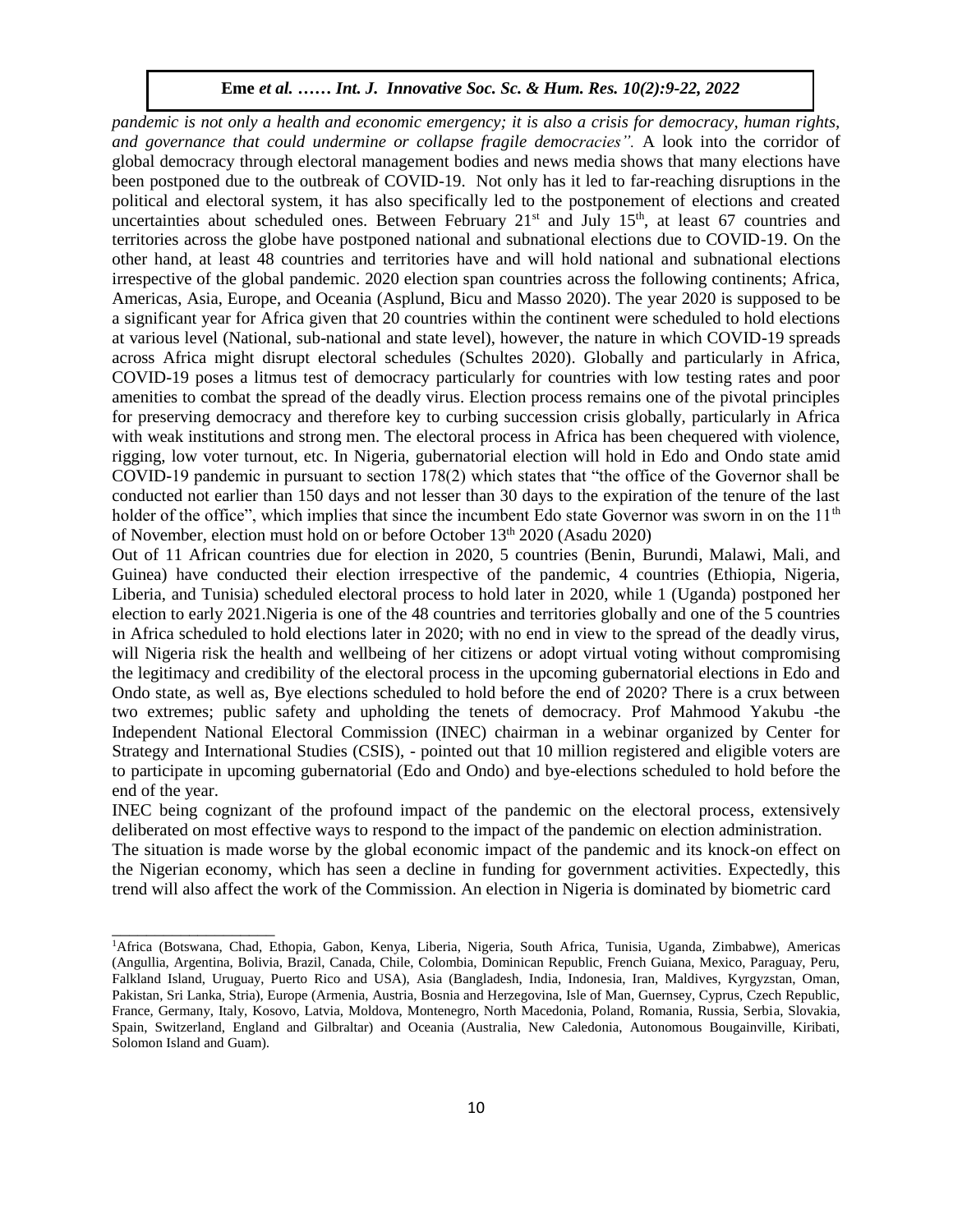readers, which require voting by thumbprinting, thereby providing an avenue for contact and transmission. The electoral process in Nigeria has been synonymous with pre- and post-electioral violence, low voter turnout, a cluster of voters during accreditation and voting exercise, among several others. With the fear of contracting the virus, senior citizens and individuals with ailing health conditions with higher chances of contracting COVID-19 maybe disenfranchised; and should basic hygiene measures not be in place in a certain polling booth, will the electorates go home without voting or will they take chances with COVID-19?The Commission is committed to conducting all elections that are due within the extant legal framework, however, in so doing it will put a premium on public safety and mitigation of health risks from COVID-19. With INEC approval of All Progressive Congress (APC) primaries on the  $22<sup>nd</sup>$ June 2020 in Edo and  $20<sup>th</sup>$  of July 2020 in Ondo; and Peoples Democratic Party Primaries (PDP) on the 23rd to 24th of June 2020 in Edo and 22nd to 23rd 0f July 2020 in Ondo raises serious concerns. Considering the nature of the corona virus and its mode of transmission, would approving party primaries, actual campaigns and election not bring INEC and the two major political parties in direct violation of a Citizens right to life guaranteed under Section 33 of the Constitution? Which is more paramount, the Right to Life or the exercise of a civic duty? One would have to be first alive and healthy before engaging in any political exercise.

Electoral activities are argued to enable the spread of COVID-19 cases, for instance, The American President- Donald Trump's rally in Tulsa is argued to have resulted in high COVID-19 numbers in Oklahoma(Carlisle 2020), while Israel and South Korea adopted safety measures and curbed the spread of the virus post-election (Ahidjo-Iya and Hounkpe 2020). Some African countries like; Burundi, Malawi, Tanzania, Mali, Niger, and Guinea held national and sub-national elections amidst the COVID-19 while other countries in Africa will hold their election before the end of 2020(IFES 2020). With mixed feelings about the post-election spread of COVID-19 and peculiarities of an election in 2020, it becomes imperative to analyze trends ahead of Nigeria's election scheduled to hold September and October in Edo and Ondo respectively interrogating if there exists a relationship between electoral activities and spread of Corona Virus.

The broad objective of this paper is, therefore, to prepare the parties and election management body to respond to the effects on the electoral process of the twin challenges of COVID-19 pandemic and the role political parties and political activities are playing in the rising cases of the pandemic. The rest of the paper is structured in the following way. Section 2 discusses the thematic review of literature. Section 3 shows the methodology. Section 4 shows the results. Section 5 empirically analyses case studies and section 6 concludes.

#### 1.2.**Literature Review: Contending views on Elections under a Pandemic**

Elections are major events in the life of a polity. They are accompanied by greatly increased discussion and interest on the part of the population as a whole, by intense political activity and by massive coverage in the mass media. According to Momoh and Adejumobi (1999:142), elections occupy a central place in the democratic process through the animating force they provide for representative government. On the one hand, they serve as an instrument of legitimization for the state and those who manage the reins of state power, while on the other; they ensure political accountability to the people. According to Anifowose (2003:21), election refers to the process of elite selection by the mass of the population in any given political system. Although controversy rages among political thinkers about the nature of representation, there is one point of universal agreement – the representation process is intrinsically linked to election and voting. Agbaje and Adejumobi (2006:26) supported Anifowose's view as the best view but adding to it shows an appreciation of the people's participation and consent in choosing their representatives. For them election is a viable mechanism for consummating representative government and leadership recruitment.

Apart from the above, it promotes political accountability, citizens' participation and gives voice and power to the people. This means that, elections are an expression of the people's sovereign will. An election may be defined as the process of choice agreed upon by a group of people. It enables them to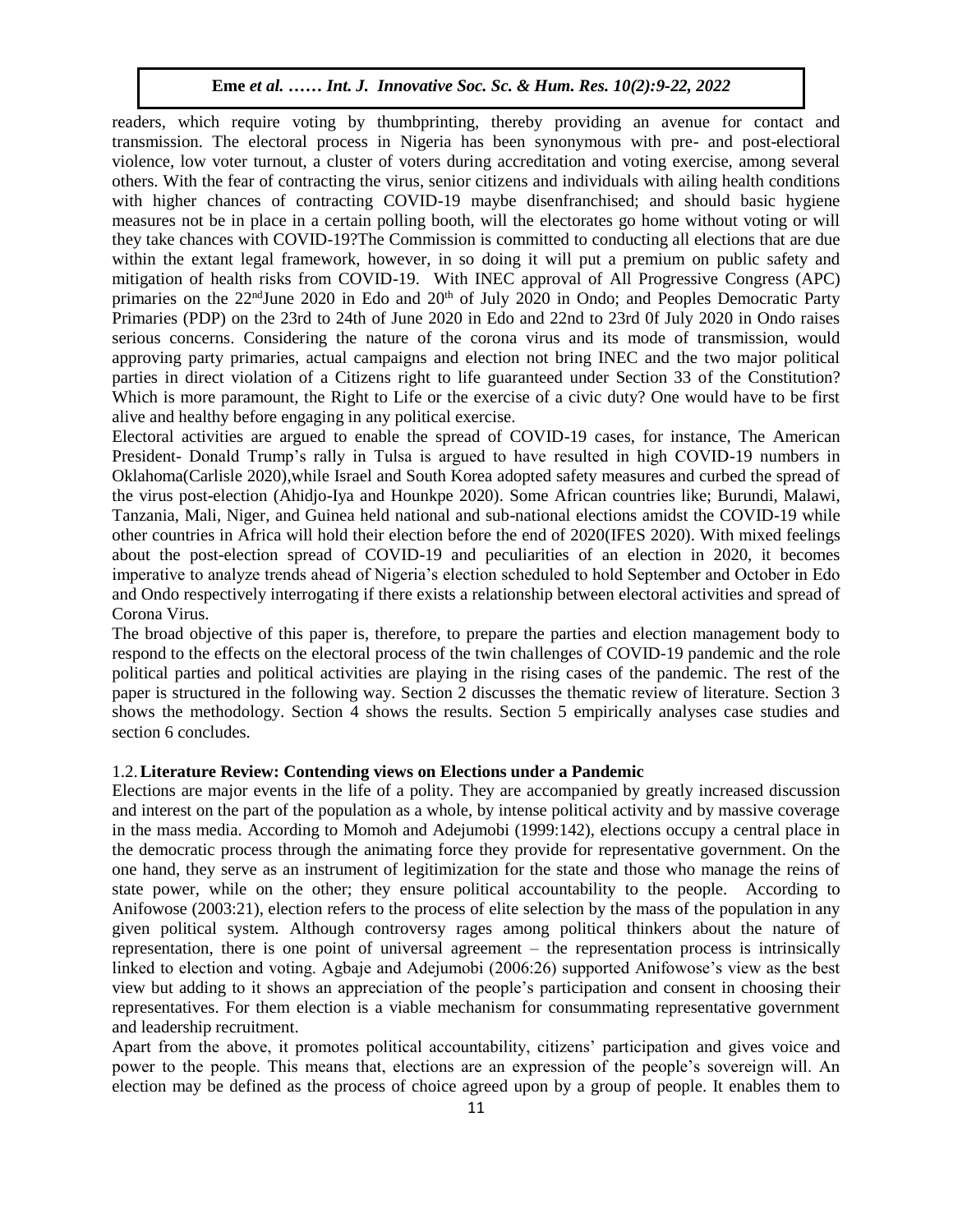select one or a few people out of many to occupy one or a number of authority positions. This process of choice usually involves rules and regulations designed to ensure a certain degree of fairness and justice to all concerned. This process in most cases is threatened by a pandemic witnessed in Nigeria with COVID-19 health crisis. It is also the duty of the election management body to properly respond to this kind of challenge and allow the electorates to exercise their franchise.

Peculiar challenges await West African countries scheduled to hold their election in 2020 amid COVID-19 which presents the dilemma of postponing or going ahead with the election, this explains why some countries will defy the public health crisis and conduct slated election (Ahidjo-Iya and Hounkpe 2020). For countries which have held or scheduled their election before the end of 2020, International Foundation for Electoral Systems (IFES) identified the following teething issues; logistics and preparatory efforts to organize timely elections, engagement of international observers and acceptance of results, and increased costs of elections for African countries with shifted election timetable (IFES 2020). In agreement with IFES (Schultes 2020) argued that should an election be delayed, COVID-19 may impact preparation and administration processes. Burundi tested positive to IFES projections on international observers and the acceptance of the result; Burundi under the guise of 14-day quarantine did not give room for international observers, while journalists within the state were not granted access without a virtual private network, with records of violence, less importance was given to COVID-19 as WHO officials were kicked out of the country; the above taint the credibility of the election (Vanguard 2020). Considering the above in light of upcoming election in Nigeria, Edo state government (in which the incumbent is an aspirant in the upcoming election) under COVID-19 quarantine regulations, urge party and electoral body to apply for a waiver before organizing election in the state (Kabir 2020).

International IDEA (2020) is of the view that campaign rallies, door to door canvassing, and town hall meetings which are an important part of vibrant and inclusive democracy; peculiarities with COVID-19 necessitated internet and social media campaigns. However, in Burundi, political campaigns were conducted without adequate attention given to precautionary measures towards containing the spread of COVID-19(Soi 2020). Malawi presidential campaign was characterized by door-to-door visits, partisan fight, and electoral frenzy with little attention to COVID-19, of which one of the contestants alluded that coronavirus had not reached Malawi given low death rate (Africa News 2020). Mali election campaign was conflict-ridden, opposition aspirant was kidnapped (TRTWorld 2020). In Nigeria's upcoming election, Edo and Ondo state rejected indirect party primary for direct primary which requires contacts which may lead to the spread of the virus – Edo state held direct primary while Ondo had an indirect party primary- (Kabir 2020)(Premium Times 2020), rallies and campaign are currently ongoing in the twostate. The one-on-one campaign is geared towards winning votes; however, voter turnout might be influenced by citizens' fear about their health and wellbeing, that of their family members and those with an underlying health condition which predisposes them to COVID-19, are less likely to vote (International IDEA, 2020). Examining voter turnout in African countries which have conducted their election in 2020, Burundi recorded 87.8% voter turn-out in both presidential and parliamentary election (IDEA, Burundi 2020), Malawi recorded 64% turnout of registered voters (Gondwe 2020) and in the case of Mali, only 35.58% of registered voters turned-out, low voter turnout could be explained by the threat of violence and COVID-19 pandemic (IDEA, MALI 2020). With the upcoming election in Nigeria, Akindele (2020) cited a study in which 48.1% indigenes of Edo and Ondo state are of the view that there will be low voter turnout, however, 82% of the sample size are willing to vote if preventive measures are in place (social distancing, hand sanitizer, personal protective equipment, etc).

Election during a global public health pandemic is expected to be fraught with challenges. (International IDEA, Managing Elections during the COVID-19 Pandemic; Considerations for Decision-makers 2020)and (IFES 2020) pointed out a challenge relating to logistics of voting material which must have been touched by several persons, overcrowded spaces where social distancing will be a challenge, thereby posing a serious threat to individuals and public health in general. It is necessary to review COVID-19 cases before and after the election in African countries, draw from the conducted elections, advise policymakers and forecast upcoming elections. Before the election, Mali on the  $25<sup>th</sup>$  of March announced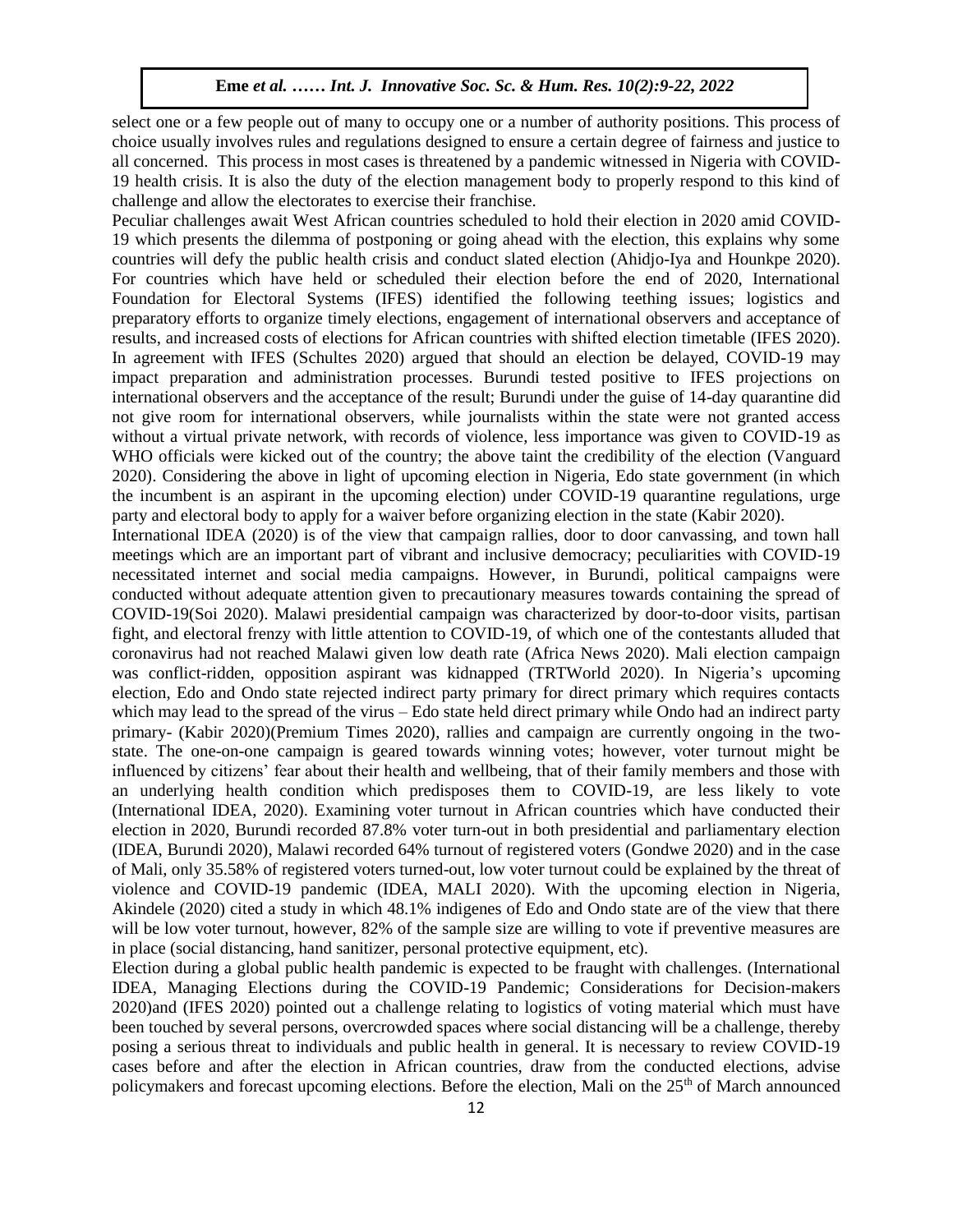the first positive COVID-19 case, post-election Mali as at 22ndof July Mali recorded 2477 confirmed cases, 122 deaths, with 129 confirmed new cases within 14 days (2476 spike in 4 months), while President of the election management body (EMB) in Mali, died in April 2020 with the assumption that COVID-19 was the cause of death (Tasamba 2020)(ECDC 2020)(NDI 2020). During the voting, COVID-19 awareness posters were visible at pooling centers, provision was made for hand washing kits and hand sanitizers, participants wore face mask (Tasamba 2020), however, if precautionary measures were put in place and there is an exponential increase in confirmed cases, it raises concern. Before the election, Burundi had 42 confirmed cases of COVID-19(Vanguard 2020) and post-election, on  $22<sup>nd</sup>$  of July Burundi has 328 confirmed cases (286 spikes), 1 death and 137 new cases in 14 days (ECDC 2020). The election in Malawi didn't observe social distancing, few persons wore face masks, political parties had campaigned with large public rallies; before the election, the country had 803 cases of coronavirus and 11 deaths (Kondowe 2020) and post-election, as at 22nd July Malawi has 3149 confirmed cases (2346 spike in cases), 71 deaths and 1272 new cases within 14 days. Guinea and Benin had 2 and 338 confirmed cases of COVID-19 before the election (International IDEA 2020), while post-election confirmed cases of the virus in Guinea and Benin as at  $22<sup>nd</sup>$  July was 6652 and 1602 respectively (6650 and 1264 spike respectively), while growth rate within 14 days for Guinea and Benin stood at 955 and 403(ECDC 2020). Political activities and spike in COVID-19 confirmed cases was equally tested in Oyo state Nigeria which held political party (PDP) mega rally on the 18<sup>th</sup> of March amid the pandemic. Between February  $27<sup>th</sup>$  and April 19<sup>th</sup> Oyo state recorded a total of 16 cases of the corona virus (WANEP, 2020), while NCDC daily report showed that as at  $29<sup>th</sup>$  of April, the state recorded a total of 21 cases while maintaining  $10<sup>th</sup>$  position across the states in Nigeria. As at 24<sup>th</sup> of July 2020, the state recorded a total of 2,497 confirmed cases and climbed from the 10<sup>th</sup> position to the 3<sup>rd</sup> position among states with highest COVID-19 burden in Nigeria.  $a.$ 

Drawing from the above review, there exist a similar response among African countries in line with IFES's prediction on the credibility of elections held under COVID-19. Reviewed literatures observed spikes in new confirmed COVID-19 cases trailing electoral activities in African countries that conducted election amid public health pandemic. It becomes imperative to examine the spread of the virus in Nigeria before and after the party's primary election in Edo and Ondo state.

# 1.3.**Contending views on Elections under a Pandemic: The Nigerian Perspective**

The Independent Electoral Commission (INEC) has announced the date for the State Elections for Edo and Ondo States as 19th of September 2020 and 10th of October 2020respectively. What would make INEC take this rare step considering the current global pandemic that has not eluded Nigeria? Two perspectives have emerged to offer an explanation. These are the Civic right- Constitutional and Right to Life thesis.

#### 1.3.1. **Civic right- Constitutional**

This thesis hinges on the understanding to avoid constitutional crisis. Election to the office of the Governor of any State in Nigeria must be held on any date not earlier than 150 days and not later than 120 days before the expiration of the term of office of the sitting Governor as contained in Section 178 (2) of 1999 CFRFN (as amended). The right to vote is not a fundamental right under Chapter IV of the 1999 Constitution. There are qualifications or conditions to voting under the Constitution. With the history of suffrage movement across the continent for the right of colonies, indigenes and the black race to vote in their respective countries or homes one would ordinarily expect that either the 1999 Constitution of Nigeria or the African Charter for Human and Peoples' Rights will make the right to vote a fundamental right. Though election is a fundamental right, and it is crucial to facilitating peaceful and democratic transfers of power, deadlines for holding these elections are often baked into a country's legal or constitutional framework identified above, no other time that the constitutional and other electoral laws should be carefully navigated other than this time of global pandemics. Most countries during the constitution drafting period, state actors envisage rare happenings such as natural disasters, war, and health challenges such as the COVID-19 to make provision for continuity of governance or government beyond the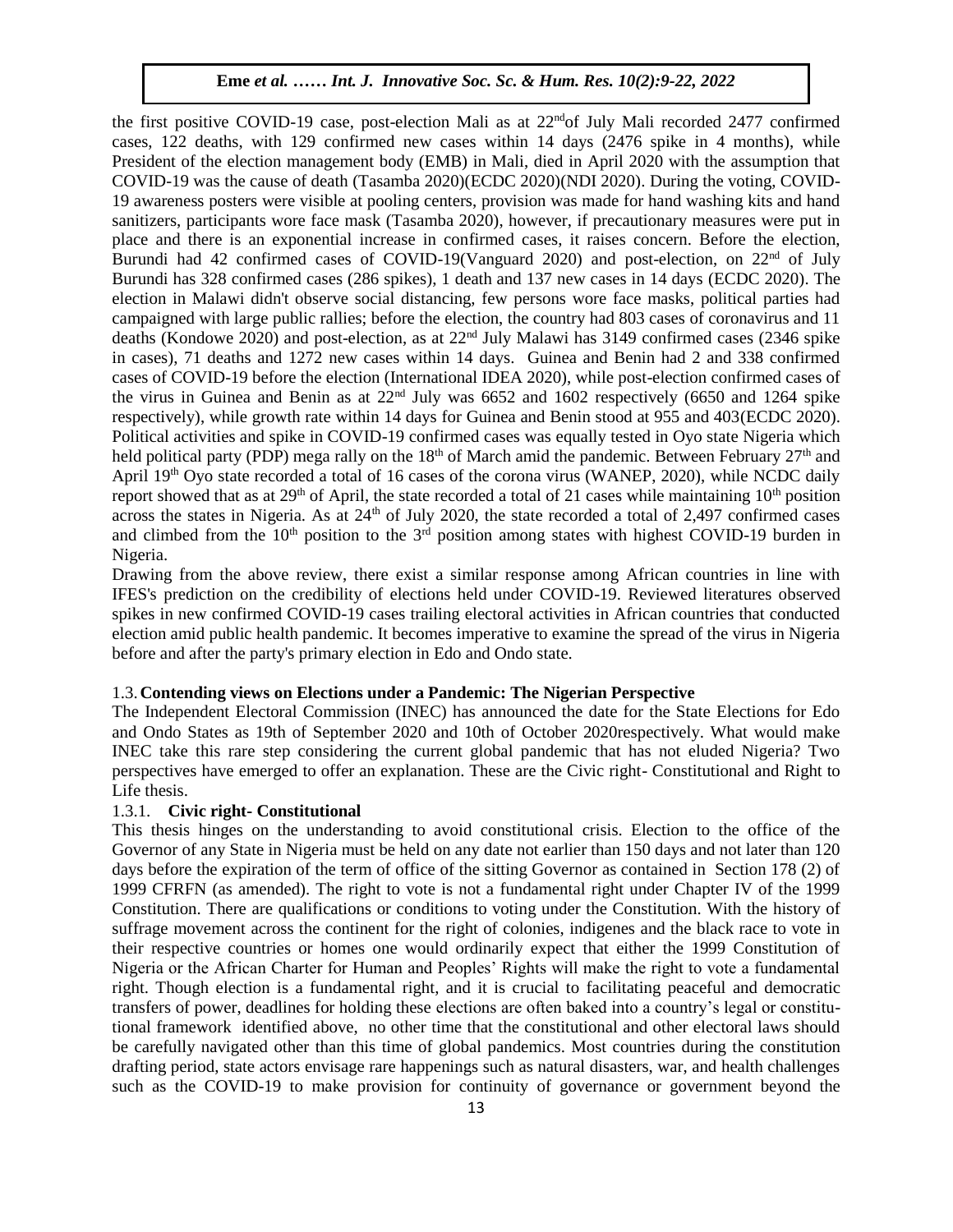constitutional ratified term. However, in many other cases, it is silent. Countries that have provisions that allow for the postponement of elections due to emergencies like a global pandemic in their Constitutions or electoral legal  $\mathcal{A}$  wosu  $\mathcal{A}$  is the Soc. Sc.  $\mathcal{A}$  is the Soc. Sc.  $\mathcal{A}$ 

Although, Section 26 of the Electoral Act 2019 gave INEC the power to postpone an election where there is an emergency which must be interpreted in line with Section 178(1) of the Nigerian Constitution that gave INEC power to determine the date of election to the office of a governor of a state, adding that Sub-Section 2 stipulated that such postponement could only be on a date not earlier than 159 days and not later than 30 days before the expiration of the term of office of the last holder of that office. This thesis made the Independent National Electoral Commission (INEC) to state that shifting the two elections would be an open invitation to a constitutional crisis. Rather, the Commission said it would ensure strict observation of the COVID-19 guidelines and protocols as there would be no voting without face masks. Although, the legal basis for succession and continuity of government beyond the constitutionally ratified term in case of an emergency like war and global pandemic has generated puzzles to unravel. The question of who takes over government becomes imperative; would the tenure of the incumbent be extended, or an interim government chosen? Before this option of tenure extension would suffice, much consideration needs to go into the timing of the Constitutional amendment process. If both electoral deadlines and emergency powers are provided for in the 1999 Constitution without any specific guidance on how they interact, new Constitutional interpretation will likely be needed by the courts or whichever body has the authority to determine constitutional questions if it emerges in Nigeria. This perspective has cost of governance perspective. That is, postponing elections equally comes with economic implications, when there is no early declaration of postponement decision. In the face of COVID-19 pandemic, Nations across the world that have elections months ahead have ample time to re-strategize on ways to ensure election integrity and administration without the further spread of the virus. However, nations across the world that have their elections closer before the novel coronavirus was declared as a global pandemic, their Electoral Management Bodies would have made a logistical arrangement, trained election officials, produced ballot papers, voting booths, seals, and other supplies needed during the process. If any of these countries fall into the development nation like, where manual voting processes and procedures are still dominant. Sensitive and printed election materials and voter Education materials with designated date become a commercial waste. The cost to the political parties and election observers can better be imagined. Some of the political parties may not have the resources to foot the extra bill, given that their agents had already been mobilized. Most civil society organizations would have invested heavily in an observation mission. Postponing could widen the fiscal deficit if necessary care is not taken (KDI, 2020, Eme & Onuigbo, 2019).

Furthermore, INEC, while laying a foundation for the conduct of the elections released a document titled *"Policy on Conducting Elections in The Context of the Covid-19 Pandemic "* (INEC, 2020),a 17 page document made pursuant to Section 160 (1) CFRN 1999 and Section 153 of the Electoral Act 2010 (as amended). INEC claims the policy shall apply to all elections and electoral activities of the Commission during the Covid-19 Pandemic but on the other hand it is expressly inscribed on the document that the party responsible for complying with the policy is INEC and its Staff. This document highlights serious constitutional questions. Are political parties excluded from complying with the COVID 19 Guidelines? The guideline made no provisions whether political parties are allowed to organize rallies and congresses or convention. How primaries will be conducted. No sanctions for violation of the guideline. The policy guidelines issued by INEC did not address these issues. Section 15 (c) and (f) of item F, Part I, Third Schedule of the 1999 Constitution empowers INEC to oversee the affairs of political parties and make the necessary regulations with respect to their conduct and activities. Therefore, the "Policy on Conducting Elections in The Context of the Covid-19 Pandemic" issued by INEC falls below the obligation imposed on them by law.

# 1.3.2. **Civic Right- perspective**

In contrast, what ought to take priority according to this perspective is citizen's right to life (safe guarding the lives of citizens against coronavirus pandemic) or citizen's civic exercise to vote? The term civic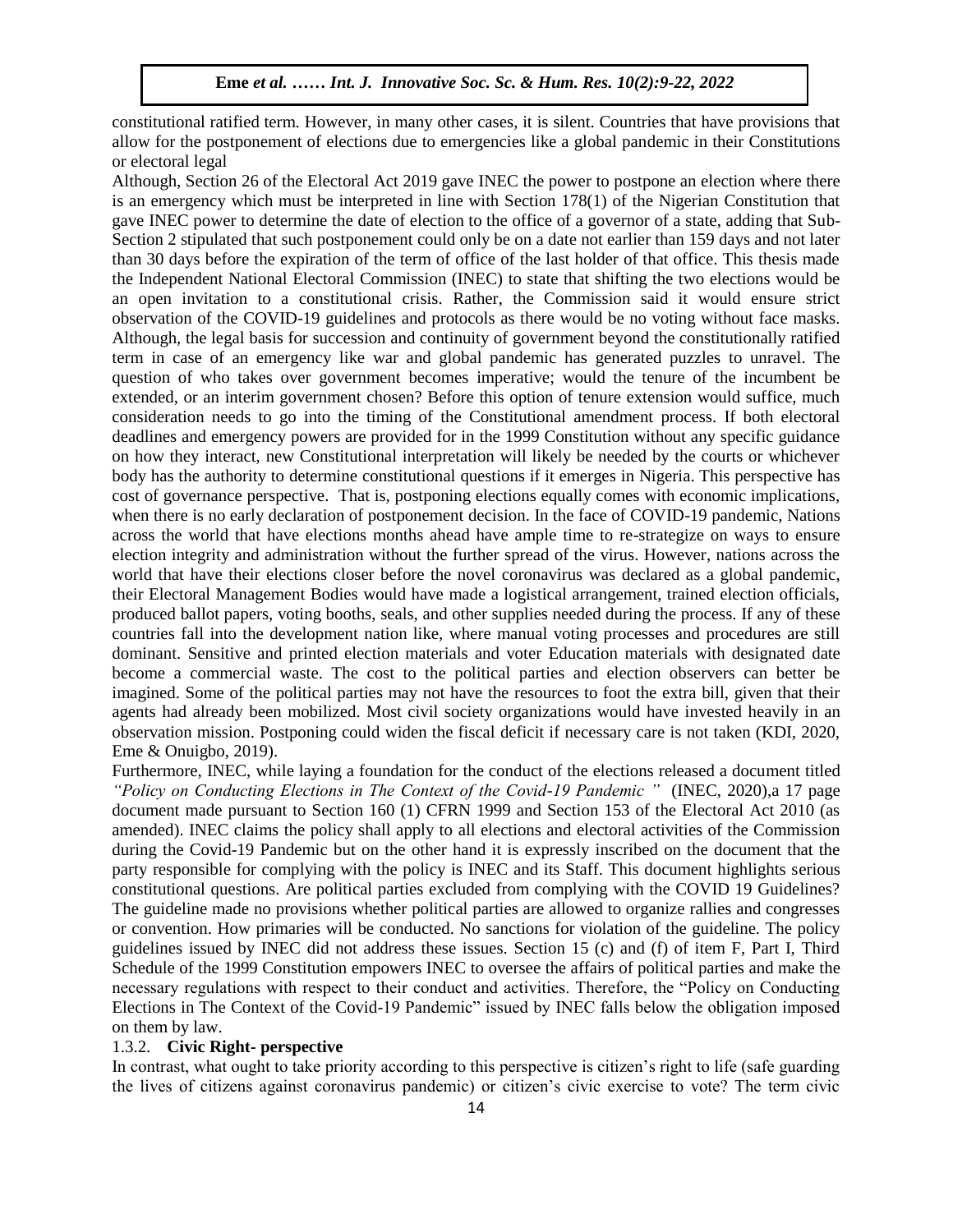exercise to vote was deliberately used because there is no express "right to vote" under the constitution. INEC, laying a foundation for the conduct of the elections released a document titled *"Policy on*  Conducting Elections in The Context of the Covid-19 Pandemic" a 17 page document made pursuant to Section 160 (1) CFRN 1999 and Section 153 of the Electoral Act 2010 (as amended). INEC claims the policy shall apply to all elections and electoral activities of the commission during the Covid-19 Pandemic but on the other hand it expressly inscribed on the document that the party responsible for complying with the policy is INEC and its Staff. According to the chairman of the Commission, Prof. Mahmood Yakubu, the Edo governorship election would hold on September 19, while that of Ondo State would hold on October 10. The INEC chairman said the declaration was in pursuance of the provisions of Section 178(2) of the 1999 Constitution that states that INEC cannot hold elections earlier than 150 days and not later than 30 days before the expiration of the term of office of an incumbent governor. According to him, the tenures of the governors of Edo and Ondo states would end on November 12 and February 24, 2021 respectively. By interpretation, INEC must conduct the governorship election in Edo State on or before October 13, 2020, while that of Ondo State must be conducted on or before January 25, 2021. However, given the fact that the elections may not be concluded on the first ballot as had happened in several elections in the past, the electoral management body decided to hold the elections before the last legally permissible date. Truth be told, INEC had earlier postponed Bayelsa Central, Bayelsa West, Imo North, and Plateau South Senatorial bye-elections following the outbreak of the disease. However, as the World Health Organization had rightly observed, as highlighted in *The WHO's special envoy for COVID*-*19, David Nabarro, on "Hardtalk" on British Broadcasting Corporation on April 21, 2020 when he posited that, "We have all got to learn to live with this virus, to do our business with this virus in our presence, to have social relations with this virus in our presence and not to be continuously having to be*  in a lockdown because of the widespread infections that can occur" (Ojo, 2020). Ojo (2020) further explained that the world may have to learn to live with COVID-19 as no one knows when a cure will be found for the raging pandemic. Thus, it is appropriate for INEC to make the necessary contingency plans to ensure that all outstanding elections are held without any further delay. However, in doing so, public safety must not be compromised neither the credibility of the polls. In case we do not know, on April 15, 2020, South Korea held its national elections in the midst of the COVID-19 pandemic and it was hitchfree. In a report by Catherine Kim of *VOX,* published online on April 17, 2020.

INEC, laying a foundation for the conduct of the elections released a document titled *"Policy on Conducting Elections in The Context of the Covid-19 Pandemic" a 17 page document made pursuant to Section 160 (1) CFRN 1999 and Section 153 of the Electoral Act 2010 (as amended).* INEC claims the policy shall apply to all elections and electoral activities of the commission during the Covid-19 Pandemic but on the other hand it expressly inscribed on the document that the party responsible for complying with the policy is INEC and its Staff. This document raises some issues such as the document highlights serious Constitutional questions. Are political parties excluded from complying with the guidelines and other non- pharmaceutical protocols? The guideline made no provisions whether political parties are allowed to organize rallies and congresses or convention. How primaries will be conducted. No sanctions for violation of the guideline. The policy guidelines issued by INEC did not address these issues: Section 15 (c) and (f) of item F, Part I, Third Schedule of the 1999 Constitution empowers INEC to oversee the affairs of political parties and make the necessary regulations with respect to their conduct and activities. Therefore, the "Policy on Conducting Elections in The Context of the Covid-19 Pandemic" issued by INEC falls below the obligation imposed on them by law.

The spread of Corona virus in March compelled the President to issue regulation pursuant to Section 3 of the Quarantine Act, after setting up a Presidential Task Force on Covid-19. This regulation temporarily outlawed movements of goods, services, operation of financial, commercial, educational and corporate institution. It restricted inter and intra- State travels in various states in a bid to curb the spread of corona virus. Subsequently, the regulation was modified to allow individuals and corporate bodies who offer what the government termed "Essential services" to operate. Which simply meant, service that are imperative and crucial in ameliorating the spread of the virus and the socio-economic effects of the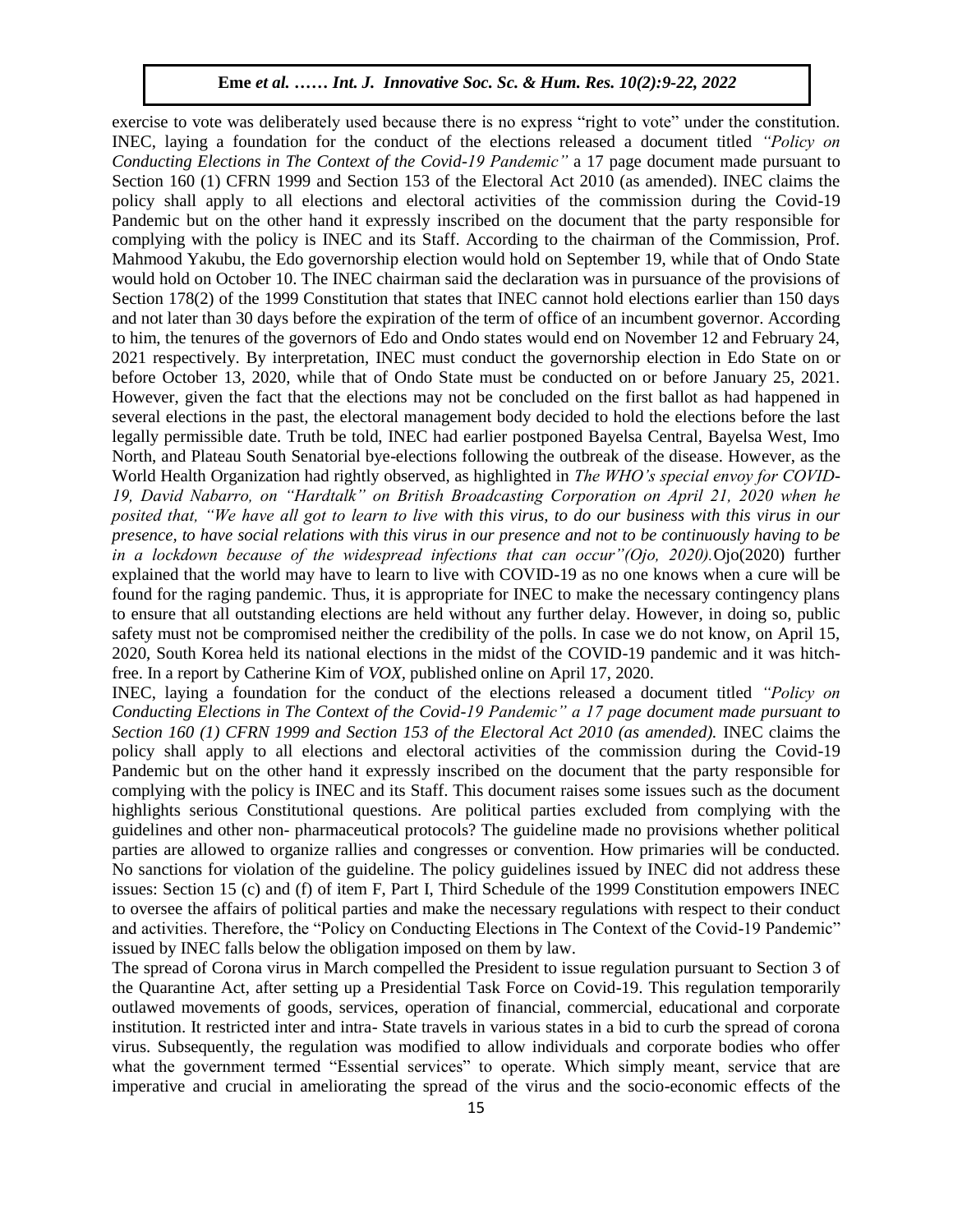policies implemented as a result of the corona virus. The 9 page document termed *"Implementation Guidance for Lockdown Policy"* listed services and corporate bodies allowed to remain operational, however, the Independent National Electoral Commission was excluded. This means that the government does not yet consider elections activities or institutions or parties engaged in electioneering as essential service providers.

With the determination of INEC to approve All Progressive Congress (APC) primaries on the 22<sup>nd</sup>June 2020 in Edo and 20<sup>th</sup> of July 2020 in Ondo; and Peoples Democratic Party Primaries (PDP) on the 23rd to 24th of June 2020 in Edo and 22nd to 23rd 0f July 2020 in Ondo raises serious concerns. Considering the nature of the corona virus and its mode of transmission, would approving Party primaries not bring INEC and the two major political parties in direct violation of a Citizens right to life guaranteed under Section 33 of the Constitution? Which is more paramount the Right to Life or the exercise of a civic duty? One would have to be first alive and healthy before engaging in any political exercise.

The spread of Corona virus in March compelled the President to issue regulation pursuant to Section 3 of the Quarantine Act, after setting up a Presidential Task Force on Covid-19. This regulation temporarily outlawed movements of goods, services, operation of financial, commercial, educational and corporate institution. It restricted inter and intra-state travels in various states in a bid to curb the spread of corona virus. In a report KDI (2020), corroborated the fears expressed above. The study was carried out to assess the possible impact COVID-19 will have on the upcoming election in Edo and Ondo states and to collect necessary data to evaluate the effect of the COVID-19 pandemic on the active participation of citizens in the elections. The analysis surveyed 890 respondents in total including 510 and 380 residents from Edo and Ondo respectively. The survey was done in May. According to the report titled - *'COVID- 19 and Elections Survey Report: Low Voter Turnout May Mar 2020 Edo and Ondo States Gubernatorial elections because of COVID-19(2020)'*, "most indigenes (48.1%) of Edo and Ondo States' say it is likely Low Voters Turnout mar the September  $19<sup>th</sup>$ , 2020 and October  $10<sup>th</sup>$ , 2020 gubernatorial elections in the states because of the fear of contracting COVID-19 disease and the uncertainties that came with COVID-19 such as lack of viable vaccines." On the good side, majority (82%) in Edo and Ondo State say they will vote if INEC, in conjunction with public health experts provide preventive and mitigation guidelines and measures such as Physical Distancing, Personal Protective Equipment and Hand Sanitizers while 18% oppose this. On the negative side which is backed by any scientific evidence reported that more than half of respondents believe COVID-19 pandemic will subside before the elections; With just over 100 days until Edo State Election Day (September 19, 2020) and over 132 days until Ondo State Election Day (October 10, 2020). The reverse is the case arising spike from Corona virus infection (Our analysis will show that). Another negative report upon which this based their view is that two-thirds (65.6%) of Edo and Ondo State natives say it is very likely that the coronavirus outbreak will significantly disrupt people's confidence and willingness to vote in the gubernatorial elections. While 20% say it's somewhat likely COVID-19 disrupt voter's confidence and willingness to vote in the gubernatorial elections. Just little fraction, (14.4%), think COVID-19 is unlikely going to affect voter's confidence and willingness to vote in the gubernatorial elections. Even though, many feel the upcoming elections could be disrupted by COVID-19, less than half of the respondents feel confident that the voters willing to defile all odds to vote in the upcoming elections will be able to do so in Edo and Ondo States. Finally , a sizable majority (67.9%) opposed that the upcoming election should be postponed, they expect INEC to conduct the gubernatorial elections under strict safety guidelines and measures such as physical distancing, personal protective equipment for election official, wearing of face mask and hand sanitizer etc. "26.8% say INEC should postpone the gubernatorial election till further notice. While 5.3% said INEC should just conduct the election using the usual processes and procedures .Overall, the confidence of the respondent that the upcoming gubernatorial elections will be conducted credibly is dwindling. Less than half (40%) of the respondents are confident of credible elections. 27.2% of the respondents are somewhat confident of credible elections while 32.8% of the respondents are not confident the upcoming gubernatorial elections will be conducted credibly. This shows that the confidence level and trust of the citizen in the conduct of election is becoming gradually less as captured by the study.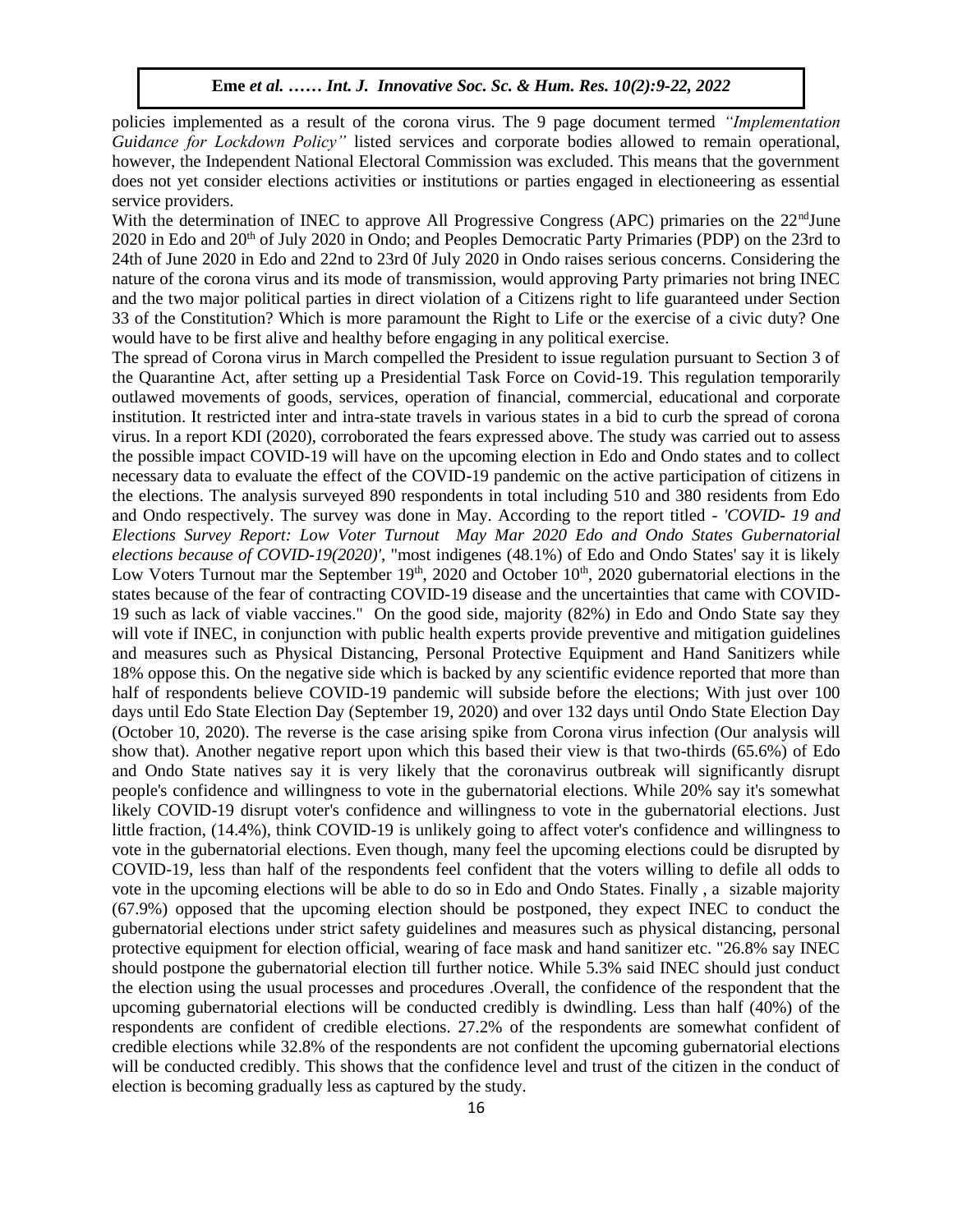# 1.4.**Study Area**

Edo and Ondo state are located in South-South and South-West Nigeria respectively, with registered voter population of 2,210,534 and 1,822346 in Edo and Ondo state respectively, with a total of over 4 million registered and eligible voters. The two states have a total of 2,627 polling units in Edo state and 3,009 polling in Ondo state. The two states are neighbours, irrespective of being situated in different geopolitical zones.

# 1.5.**METHODOLOGY**

This study uses discourse analysis to analyse the impact of conducting elections in the era of COVID-19 in Edo and Ondo states of Nigeria. The analysis in this study was conducted using information obtained from several reputable sources such as the World Health Organization (WHO), NCDC, UNESCO, KDI, INEC and information obtained from the media and other public sources. The period of analysis is from April  $30<sup>th</sup>$  to July,  $31<sup>st</sup>2020$ . Focusing on this narrow period (from April July) allows us to capture the events occurring at this time and to identify the significant effect of COVID-19 in Nigeria at a time when many African countries were imposing strict lockdown rules due to the rapidly spreading coronavirus in African countries.

#### **1.6. FINDINGS AND DISCUSSION**

#### **1.6.1. Socio-political characteristics**   $\text{A}$

Edo and Ondo state both have seating governors contesting for a second term in office. While Edo state incumbent governor witnessed internal party issue which resulted in contesting for the upcoming election under a different political platform which brought him to power, Ondo state incumbent governor on the other hand witness internal crisis in his cabinet, as the incumbent deputy governor was interested contesting in the upcoming gubernatorial election, though, the deputy governor lost the PDP primary election. There are similar characteristics in the two states, of which internal crisis within the states resulted in consultation meeting, visit to the presidency and official resignation as well as, party primary. If precautionary steps were not put in place in the various activities above, it could have propelled the Arugu & Wosu …… Int. J. Innovative Soc. Sc. & Hum. Res. 8(1):1-11, 2020spread of COVID-19 virus or accelerated government keen attention to combating the spread of the deadly virus in the two states.

# **1.6.2. COVID-19 in Edo and Ondo State**

The first case of COVID-19 was reported in Nigeria on the  $27<sup>th</sup>$ Feburary 2020, between February  $27<sup>th</sup>$  and April 19<sup>th</sup> Nigeria had a total of 436 confirmed cases, of which Edo and Ondo state recorded 15 and 3 cases respectively(WANEP, News Situation Tracking- Nigeria; Corona Virus andemic in Nigeria Vol. 8 2020). According to NCDC report, Edo and Ondo state as at  $29<sup>th</sup>$ 

April had 37 and 8 confirmed cases respectively, while maintaining  $9<sup>th</sup>$  and  $17<sup>th</sup>$  position across 36 states and FCT. Between  $20<sup>th</sup>$  of April and  $4<sup>th</sup>$  of May, additional 2,175 cases were recoded making a total of 2,802 cases in Nigeria, with Edo and Ondo state recording a total of 62 and 13 cases respectively (WANEP, 2020).

As at July, Nigeria has over 39,500 confirmed, this study at this juncture will proceed with a deep dive on the rate corona virus spreads across Edo and Ondo state and interrogate how the duo progressed from 9<sup>th</sup> and  $17<sup>th</sup>$  position among states, to  $4<sup>th</sup>$  and  $10<sup>th</sup>$  position.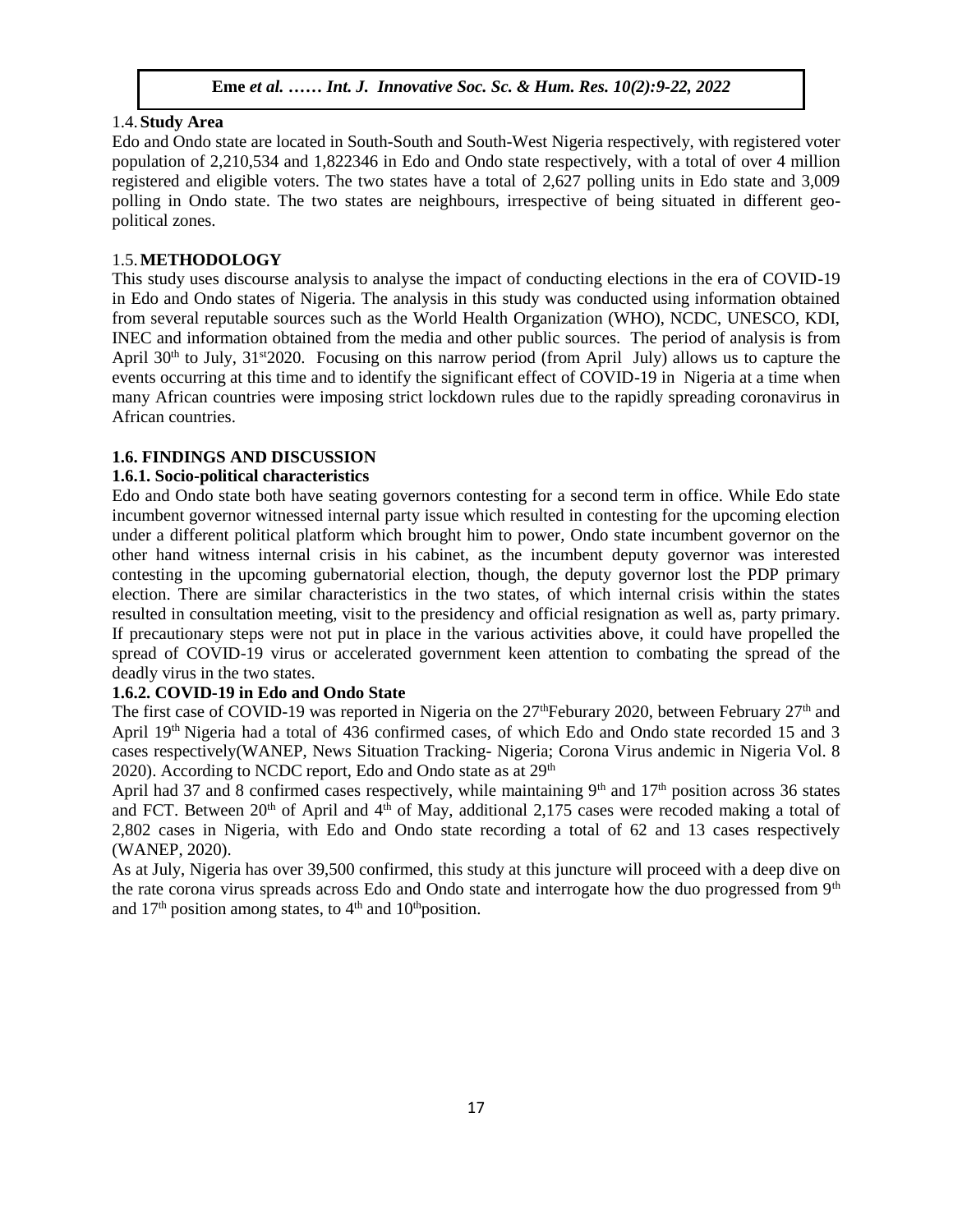

The spread of COVID-19 in Edo state was contained, however, with rise in party conflict and other political activities which necessitated more attention given to security of tenure in office, and consultation political activities which necessitated more attention given to security of tenure in office, and consultation meetings, there has been spikes. Prior to June 10<sup>th</sup> APC screening in the state, political consultations and speculations were ongoing, after the screening, political activities increased with the Governor of Edo state's visit to the President and announcement of his formal defection to the People's Democratic Party Exact s visit to the 1 resident and announcement of instrument detection to the 1 copie's Democratic 1 arty (PDP). The spike around the  $18<sup>th</sup>$  of June can be partly be explained APC by activities surrounding APC party primary which held on the  $22<sup>nd</sup>$  of June which was followed by PDP primary on the  $25<sup>th</sup>$  of June, which both explain the highest spike recorded so far in Edo state; 119 new cases was recorded in the state on the  $30<sup>th</sup>$  of June 2020. With increase in political rally, campaigns, consultations, there has been In the 30 of 3 June 2020. While increase in political rally, campaigns, consultations, there has been<br>fluctuation on new confirmed case of COVID-19. Political rallies and other activities within Edo state following concluded party primaries contributed in another spike with 104 new confirmed COVID-19 cases on the  $19<sup>th</sup>$  of July, after recording zero (0) new case on the  $18<sup>th</sup>$ , which raises serious concern on what the situation will be post-election in Edo state. Ongoing political campaigns has been ridden with violence and vandalism as faction of PDP and APC clashed on the  $25<sup>th</sup>$  of July. It is noteworthy to mention that Edo state which occupied the  $9<sup>th</sup>$  position of state with the highest COVID-19 burden in Nigeria as at  $30<sup>th</sup>$  of April, is currently the 4<sup>th</sup>positionsince the turbulence in the political arena, a total of 2,128 confirmed cases in  $24<sup>th</sup>$  July as against 37 confirmed cases on the  $29<sup>th</sup>$  of April.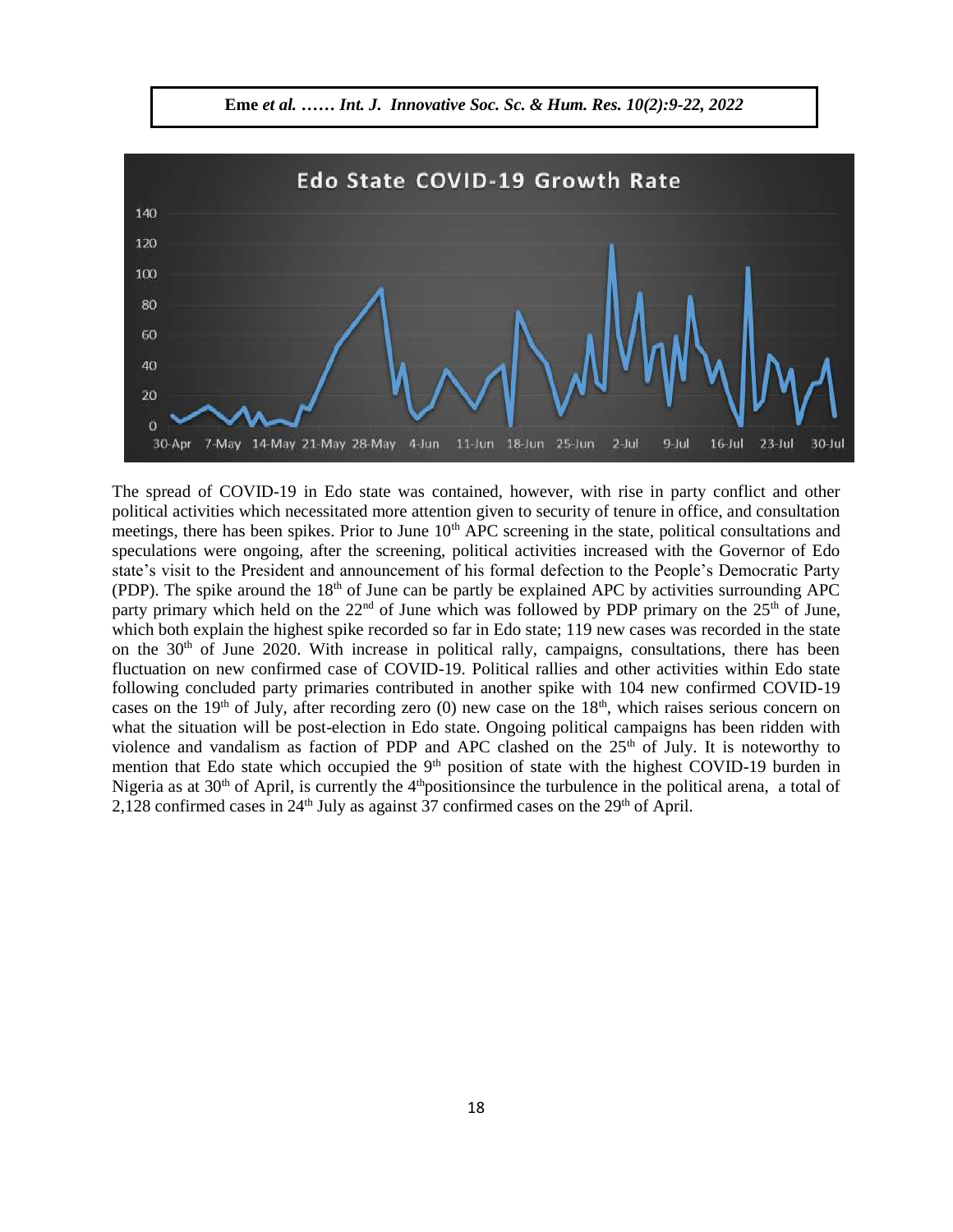

New cases of COVID-19 in Ondo state prior to turbulence of the political arena has remained below 10, however, with the turbulence of the political arena there has been a spike from the  $18<sup>th</sup>$  of June following accusation of Ondo state deputy Governor lobbying for NDDC MD job on the 19<sup>th</sup> of June, which was followed with the detention of the deputy Governor on the 21<sup>st</sup> of June, plot to impeach the deputy governor on the 28<sup>th</sup> of June explains the fluctuation in new cases which extended till the 2<sup>nd</sup> of July. Increase in new cases around  $9<sup>th</sup>$  of July find expression on controversy over issuance of impeachment notice and the deputy governor approaching the court on the  $7<sup>th</sup>$  and  $11<sup>th</sup>$ repectively. Following the above political activities in the state and the move from PDP chieftain to disqualify the seating deputy governor from the party primary, Ondo state has recorded several spikes in new cases of COVID-19 on the  $7<sup>th</sup>$ ,  $9<sup>th</sup>$ and  $11<sup>th</sup>$ , it is noteworthy to mention that in between the spikes, on the 8<sup>th</sup> and  $10<sup>th</sup>$  of July zero (0) new cases was recorded in between the spikes, which explains that certain activities explain high rise within 24 hours. On the  $10<sup>th</sup>$  of July, 11 out of 12 governorship aspirants under APC rejected indirect party primary on the same day, the APC chairman in Ese Odo local government in Ondo state resigned his position and defected to PDP (Gbalogunte 2020)(Alchenu and Dada 2020), activities which occurred on the  $10<sup>th</sup>$  of July resulted in the state from recording zero new case on the said date to witnessing a spike the next day  $11<sup>th</sup>July.$ 

The highest spike of COVID-19 so far in Ondo State was on the  $16<sup>th</sup>$  of July with 95 confirmed new cases within 24 hours (15<sup>th</sup> and 16<sup>th</sup>). Ondo state occupied 17<sup>th</sup> position with 8 cases as at April, given the rise in political activities, the state currently occupy the  $10<sup>th</sup>$  state with the highest burden of COVID-19 with a total of 1030 confirmed cases as at  $24<sup>th</sup>$  July 2020

# 1.7.1. **CONCLUSION**

With election drawing near and political activities gaining momentum in Edo and Ondo state, there has been spikes in new cases of COVID-19 recorded in the states, which could be attributed to turbulence in the political arena. From all indications, the conduct of this year's governorship elections in Edo and Ondo states is being threatened by the coronavirus pandemic, which poses a choice between political stability and health and wellbeing of citizens. The Independent National Electoral Commission (INEC) avoid crowdy gathering during the elections, sterilize PVC machines after each vote cast, provide hand sanitizers and strictly adhere to all safety protocol towards containing the spread of the virus. The virus has discourage gathering of people in large numbers, given that the virus is airborne, some patients are asymptomatic and transmission are contact driven. INEC, aspirants and electorates would provide and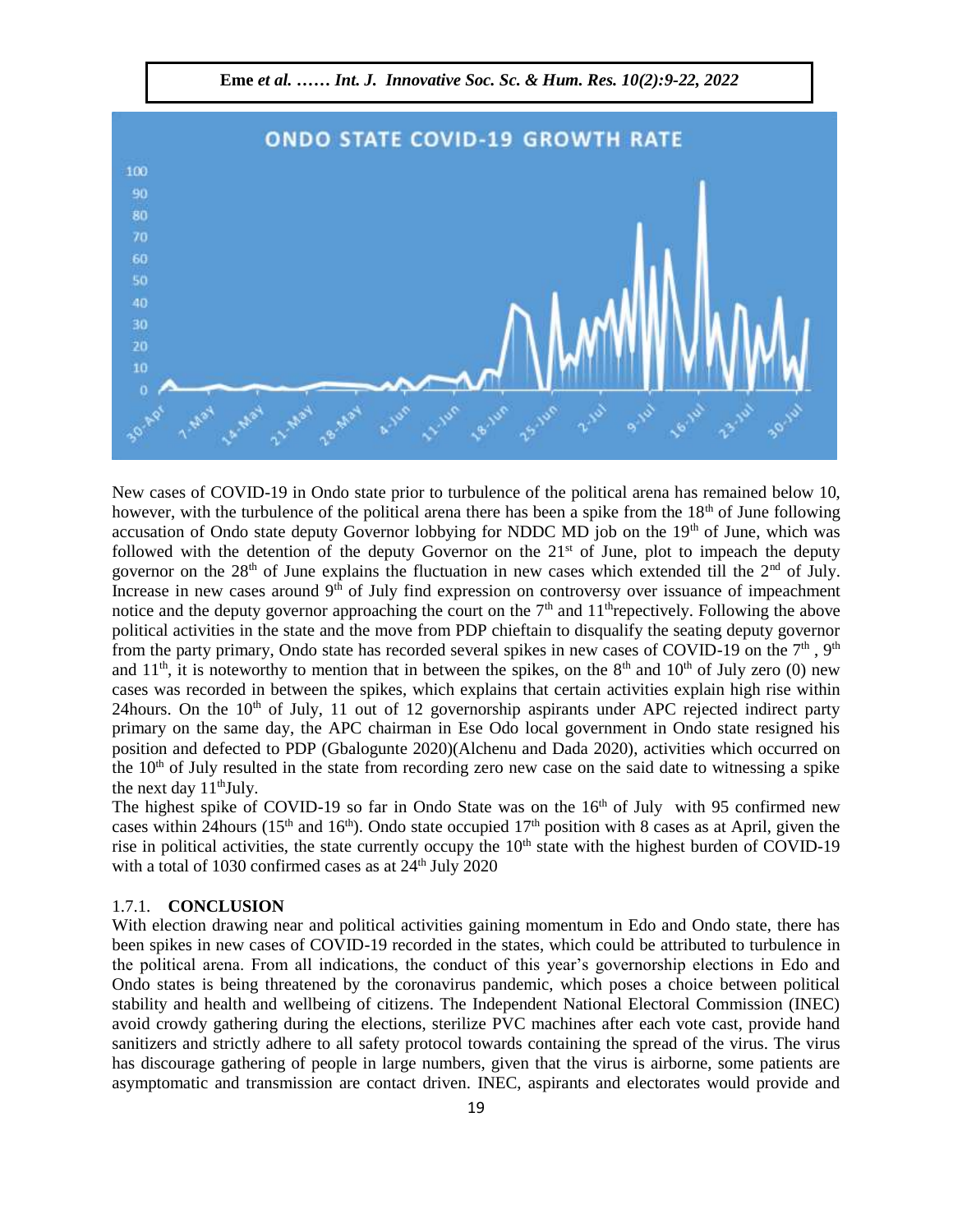ensure effective use of face masks in polling booths and should any polling unit run out of sterilizers for PVC machines such polling booth official is advised not to risk the health and wellbeing of citizens over their vote. Rising transmission rate of the virus calls attention on the need to curb political rallies and campaign and adopt virtual campaign strategies without endangering the populace who are at the mercy of Nigeria poorly equipped healthcare facilities. The virtual campaign has become the fad, until a vaccine is found for COVID-19, political activities would need to adjust to the new mode of campaigning if only because other methods, like the huge rallies, now endanger the lives of those who attend them. Former President Goodluck Jonathan once declared that his political ambition was not worth the risk of people's lives. We study concludes that Edo and Ondo election is not worth the life of citizens, should necessary precaution not be in place, electorate are advised to cater for their health first.

#### **1.7.2. RECOMMENDATION**

Based on the above figures and analysis, this study recommends the following:

- 1. INEC should ensure adequate implementation of all safety procedures as contained in the policy document the commission released on  $21<sup>st</sup>$ May 2020 on conducting elections in the context of the COVID-19 pandemic.
- 2. Political parties and their candidates should engage their party members on how to ensure safety during elections and also on participating actively in the elections through effective social mobilization.
- 3. Political parties should also employ innovative means of reaching out to voters instead of the usual large campaign gatherings. Among such innovations include virtual campaigning, the use of the social media.
- 4. As far as it is practicable, CSOs, National Orientation Agency, political parties and INEC should carry out Voter Education and Sensitization of voters to reduce physical meetings and large gatherings.
- 5. There is need to amend the Electoral Act of 2019 to accommodate electronic voting.

# **REFERENCES**

- Kimpact Development Initiative. *COVID- 19 and Elections Survey Report: Low Voter Turnout May Mar 2020 Edo and Ondo States Gubernatorial Elections because of COVID-19.* Abuja: Kimpact Development Initiative communication department, 2020.
- Africa News. "Malawi's presidential campaign amid virus." *Africa News.* May 5, 2020. https://www.africanews.com/2020/05/15/malawi-s-presidential-campaign-amid-virus/.
- Agbaje, A, and S. Adejumobi. ""Do Votes Count? The Travails of Electoral Politics Nigeria"." *Africa Development, Vol. xxxi (3)*, 2006.
- Ahidjo-Iya, Nadia , and Mathias Hounkpe. *Elections in the time of COVID-19 - What can West Africa do to prepare?* Open Society Initiative for West Africa (OSIWA), 2020.
- Akindele, Ajala Samuel . *Nigeria: COVID-19 - Low Voter Turnout May Mar Edo, Ondo Elections-Report.* June 22, 2020. https://allafrica.com/stories/202006230061.html.
- Alchenu, John , and Peter Dada. "Ondo poll: 11 Aspirants team up against Akeredolu, reject indirect primary." *MSN News.* July 11, 2020. https://www.msn.com/en-xl/news/other/ondo-poll-11 aspirants-team-up-against-akeredolu-reject-indirect-primary/ar-BB16BeGQ.
- Asadu, Chinedu . "INEC:Why we can't postpone Edo, Ondo guber polls despite COVID-19." *The Cable Newspaper.* May 12, 2020. https://www.thecable.ng/inec-why-we-cant-postpone-edo-ondoguber-polls-despite-covid-19.
- Asplund, Erik, Ingrid Bicu, and Guibert Tasnaya Masso. "Global Overview of COVID-19: Impact on Election." *International Idea Research.* March 18, 2020. https://www.idea.int/newsmedia/multimedia-reports/global-overview-covid-19-impact-elections.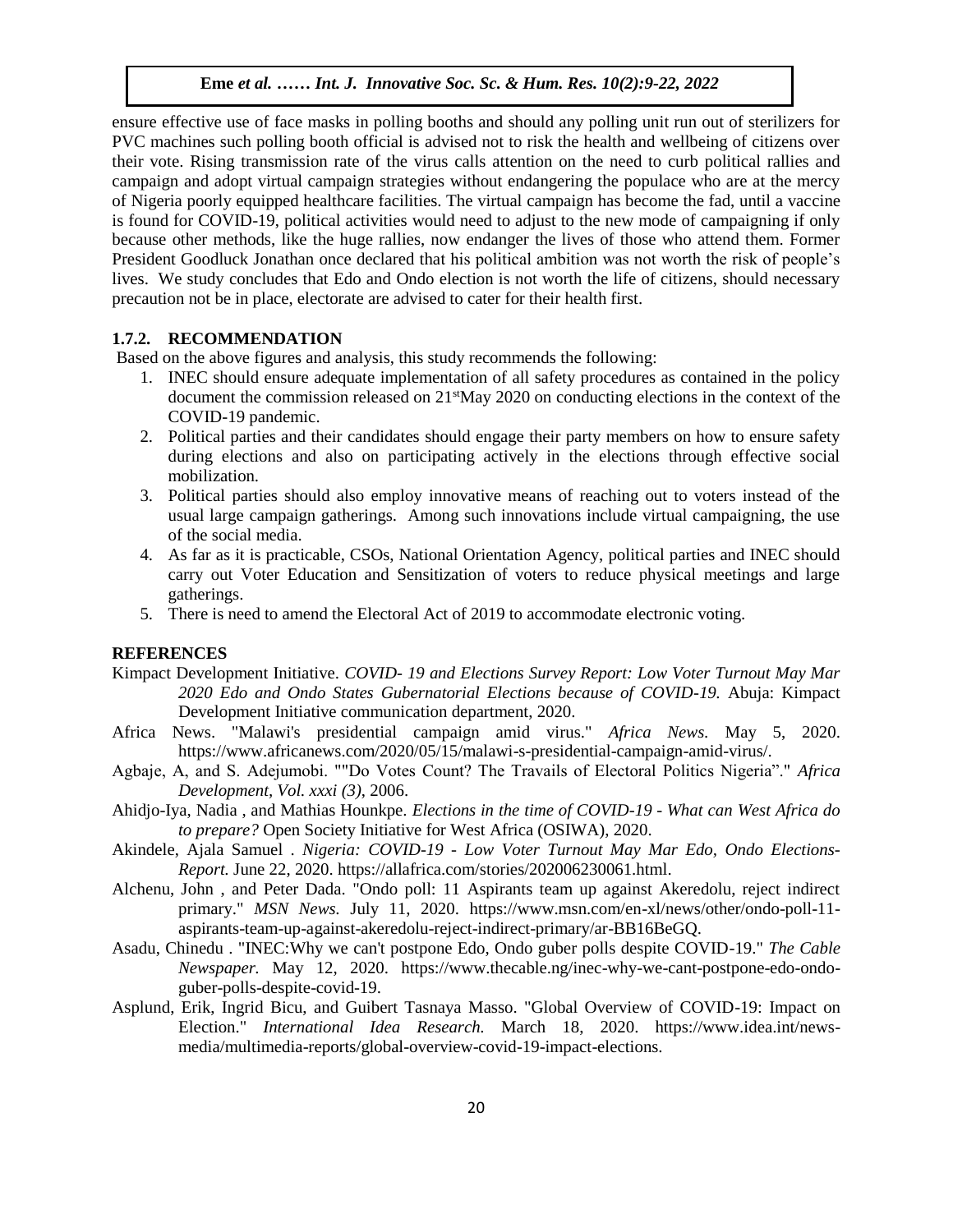- Carlisle, Mardeline . "Three Weeks After Trump's Tulsa Rally, Oklahoma Reports Record High COVID-19 Number." *Time.* July 11, 2020. https://time.com/5865890/oklahoma-covid-19-trump-tulsarally/.  $rally/$ .
- ECDC. "COVID-19 situation update worldwide, as of 22 Julyy 2020." *European Centre for Disease Prevention and Control; An agency of the European Union.* 07 22, 2020. https://www.ecdc.europa.eu/en/geographical-distribution-2019-ncov-cases.
- Eme, O. I., and F. N Onuigbo. "Understanding & Addressing Drivers of High Cost of Presidential Democracy in Nigeria: A Neo- Marxist Perspective." *Being a Paper Presented at the 2019 1st International Conference of the Faculty of the Social Sciences ESUTH at the Faculty Auditorium, ESUTH between June 23-25,* , 2019.
- Federal Republic of Nigeria. 1999 Constitution of the Federal Republic of Nigeria and Fundamental *Rights (Enforcement Procedure) Rules with Amendments 2011.* 2011.
- Gbalogunte, Bamigbola . "Ondo: APC Chairman joins PDP." *The Sun Newspaper.* July 20, 2020. https://www.sunnewsonline.com/ondo-apc-chairman-joins-pdp/.
- Gondwe, Gregory . "Malawi election: A vote for democracy and a new president." The Christian Science *Monitor.* June 28, 2020. https://www.csmonitor.com/World/Africa/2020/0628/Malawi-election-A-vote-for-democracy-and-a-new-president.
- IDEA. "Burundi." July 2020. https://www.idea.int/data-tools/country-view/64/40.
- . "MALI." *International Institute for Democracy and Electoral Assistance* . 2020. https://www.idea.int/data-tools/country-view/208/40.
- Ifediora, Chijioke . *Edo and Ondo State elections amidst pandemic Edo and Ondo State elections amidst pandemic.* 2020. Opinion ...guardian.ng > opinion > edo-and-ondo-state-elections-a...
- IFES. "COVID-19 Disrupts Election Across Africa." International Foundation for Electoral System. May 26, 2020. https://www.ifes.org/news/covid-19-disrupts-elections-across-africa.
- Independent National Electoral Commission. *Policy on Conducting E lections in the Context of the COVID-19 Pandemic, Abuja; INEC.* Abuja: Independent National Electoral Commission;, 2020.  $2020.$
- INEC. *Independent National Electoral Commission (INEC); Edo State Directory of Polling Units. Revised January 2015.* FCT, Nigeria: Independent National Electoral Commission (INEC), 2015.
- INEC. *Independent National Electoral Commission (INEC); Ondo State Directory of Polling Units. Revised January 2015.* FCT: Nigeria Independent National Electoral Commission (INEC), 2015.
- International IDEA. "Elections and COVID-19." *International IDEA Technical Paper 1/2020*, 2020.
- International IDEA. *Managing Elections during the COVID-19 Pandemic; Considerations for Decisionmakers.* Stockholm Swededn: International IDEA, 2020.
- Kabir, Adejumo . "Edo 2020: Amidst crisis, APC holds primary today." *Premium Times Newspaper.* June 22, 2020. https://www.premiumtimesng.com/news/top-news/398879-edo-2020-amidst-crisisapc-holds-primary-today.html.
- Kimpact Development Initiative. *COVID- 19 and Elections: Why Do We Keep Postponing E lections?* Volume 3/ May, pp1-14, 2020.
- Kondowe, Babson . "Malawi's do-over election is fraught with tension and uncertainty amid Covid-19 fears." June 23, 2020. https://qz.com/africa/1872200/malawis-do-over-election-fraught-withtensions-covid-fears/.
- NDI. "NDI Parterner COCEM shows why election observation still matter despite pandemic." *National Democratic Institute.* April 9, 2020. https://www.ndi.org/our-stories/ndi-partner-cocem-showswhy-election-observation-still-matters-despite-pandemic.
- Premium Times. "Edo 2020: Amidst crisis, APC holds primary today." *Premium Times Newspaper.* July 10, 2020. https://www.premiumtimesng.com/regional/ssouth-west/402295-ondo-2020-11-apcgovernorship-aspirants-reject-indirect-primary.html.